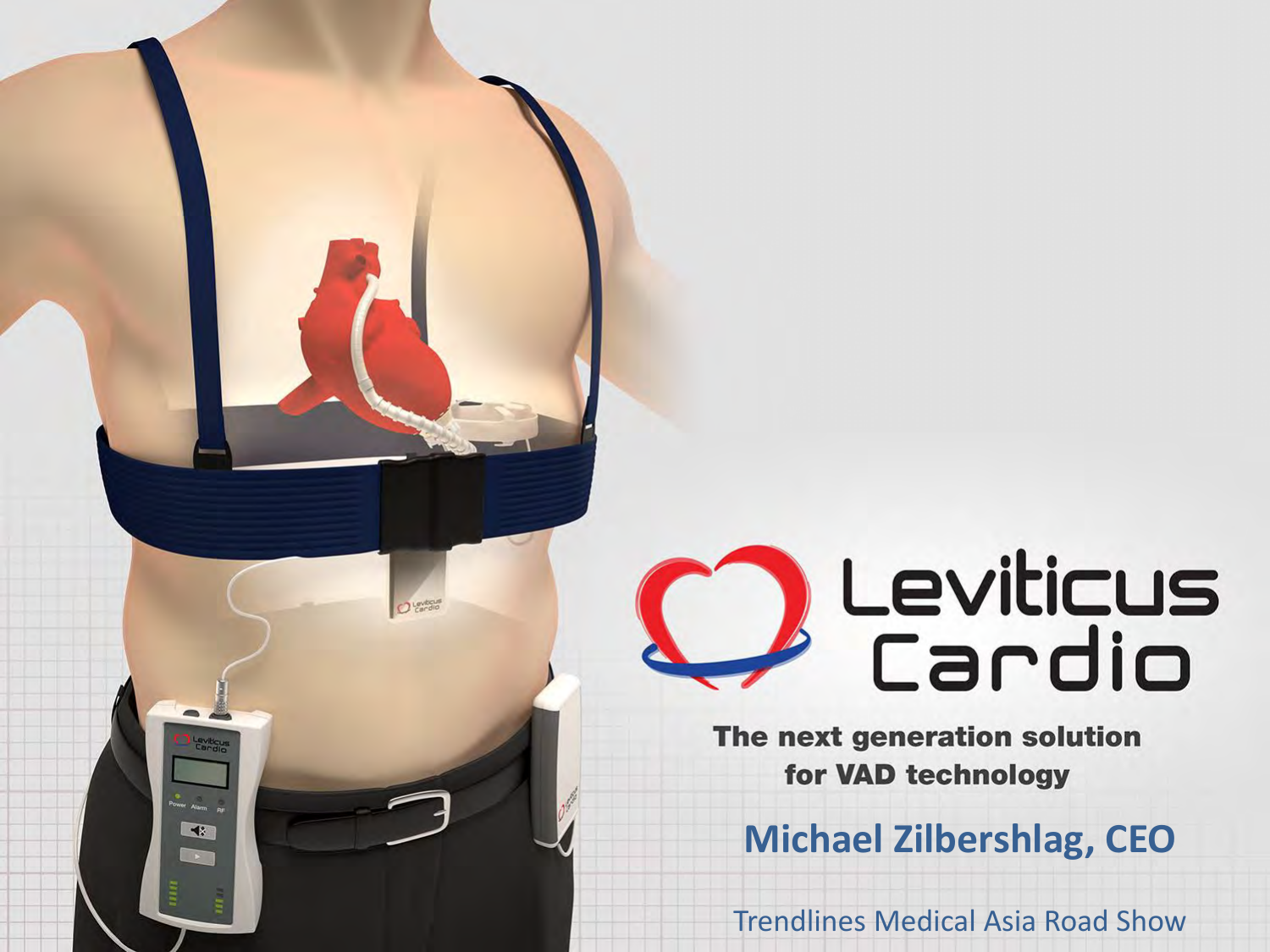

### LVAD Pump: A Solution for End-Stage Heart Failure

- People with end-stage heart failure usually die within **six months.**
- Mechanical heart pumps can keep them **alive longer.**





**The problem is the driveline that exits the body.**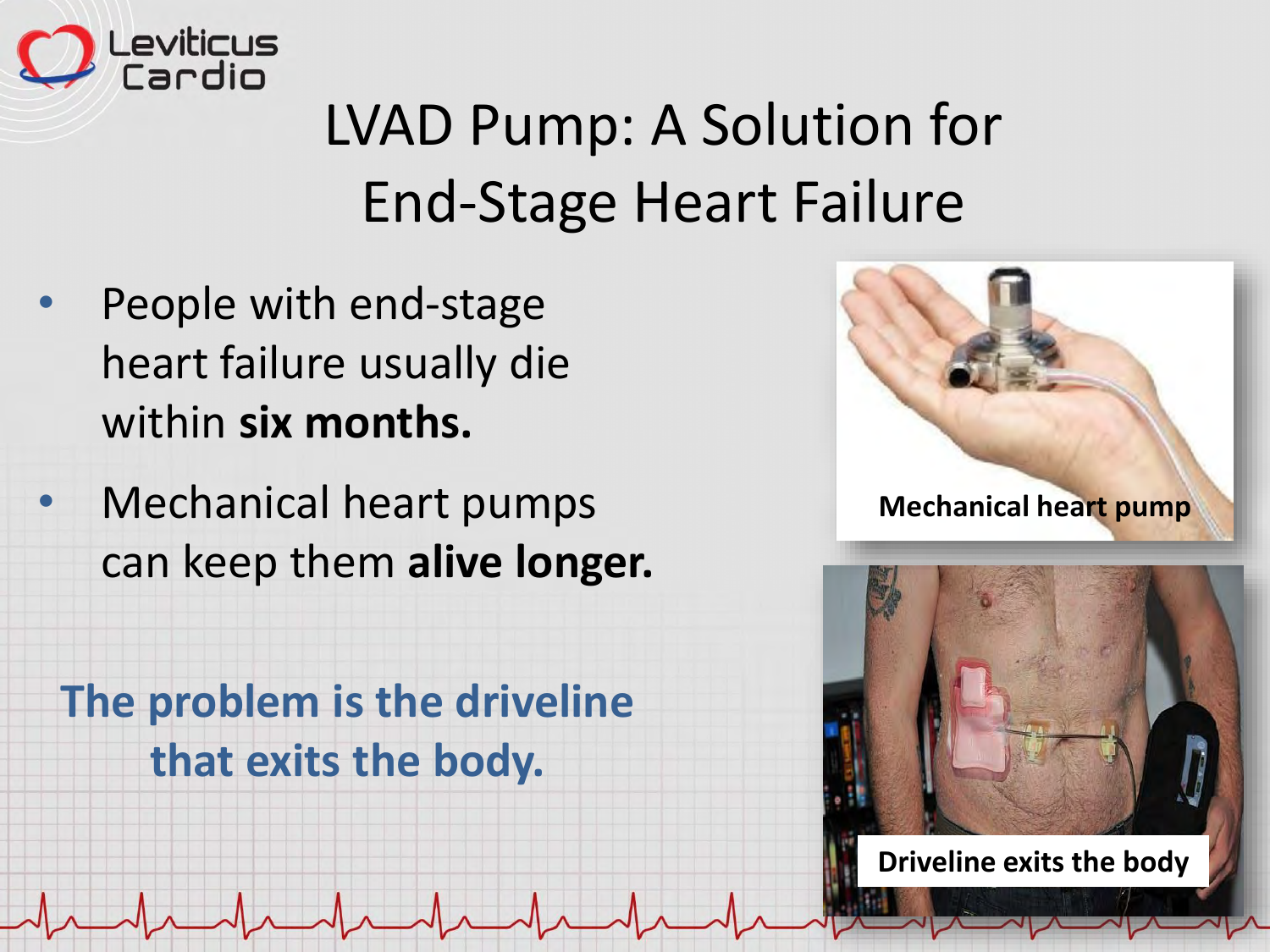

#### We Make It Wireless

- We got rid of the cable!
- We supply the heart pump with energy -- wirelessly!
- Energy is transmitted from the belt and received by an implanted ring.

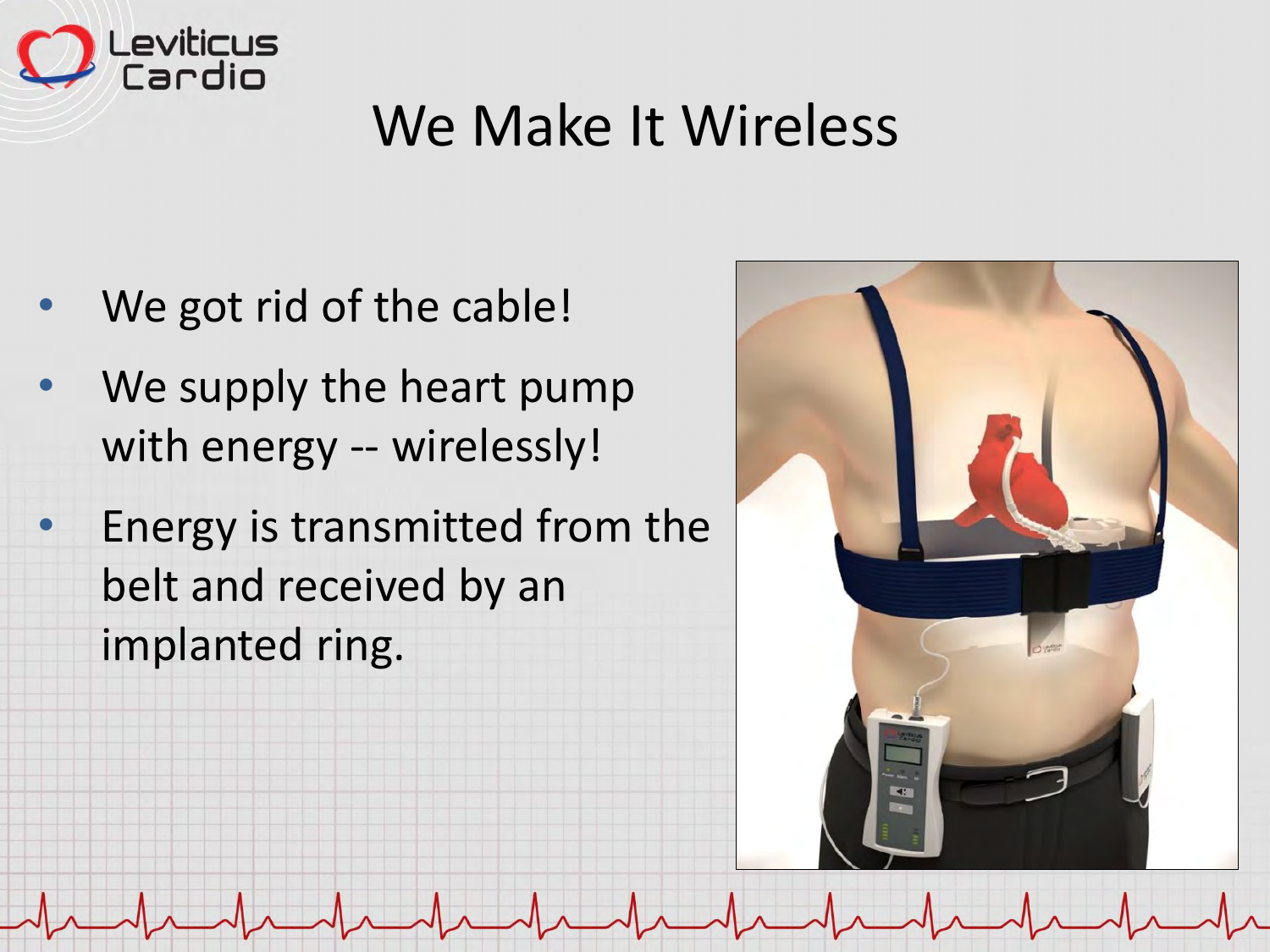

#### Wireless System Benefits

- Provides freedom from external components > 6 hours
- Robust: low sensitivity to movement

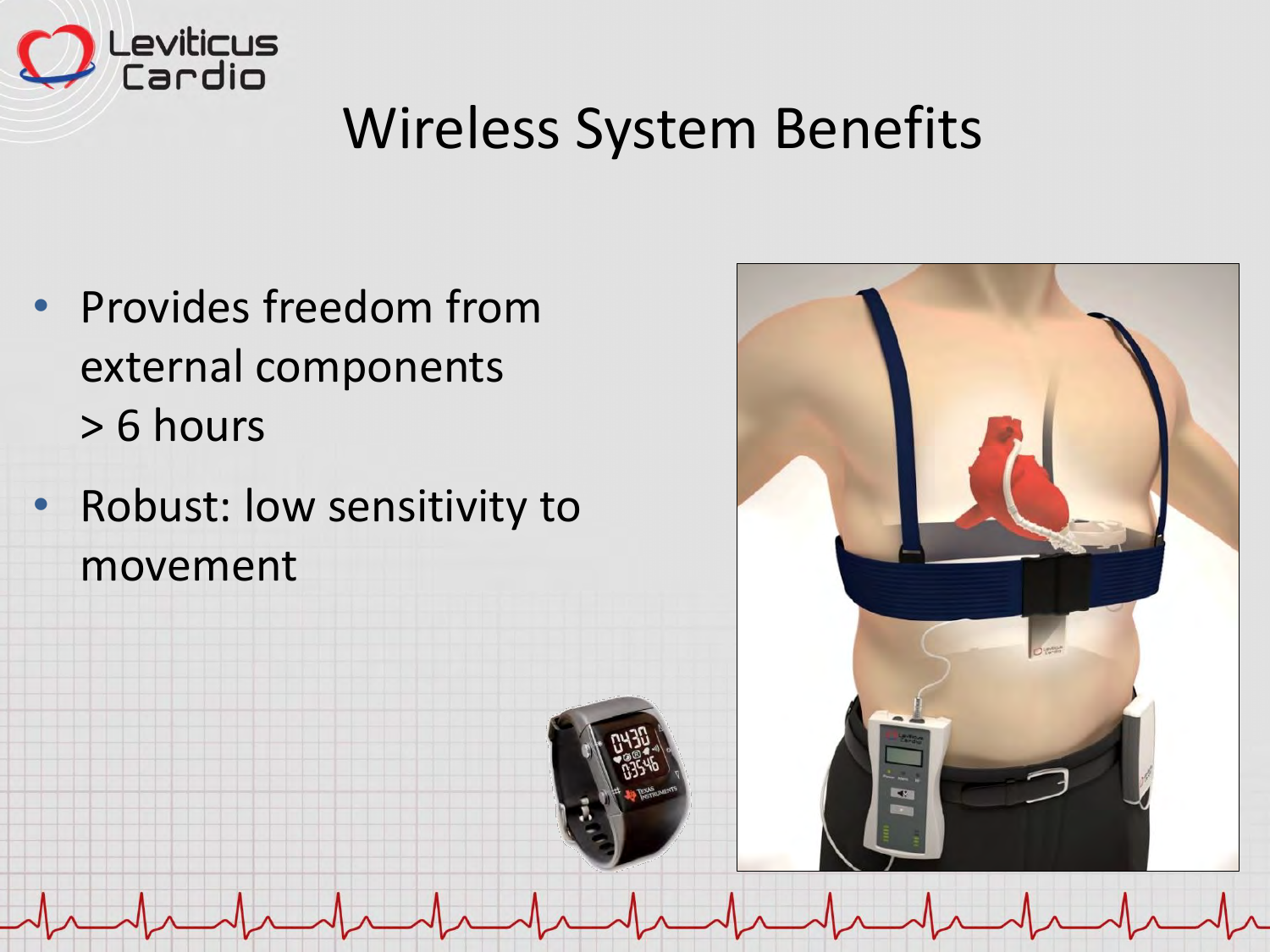

#### LVADs: An Under-Penetrated Market

- Less than 5% market penetration
- Leviticus' potential market for its wireless system is **US\$3.5 billion**



(a) Comparative survival and cost-effectiveness of advanced therapies for end-stage heart failure. EF Long, GW Swain and AA Mangi, May 2014.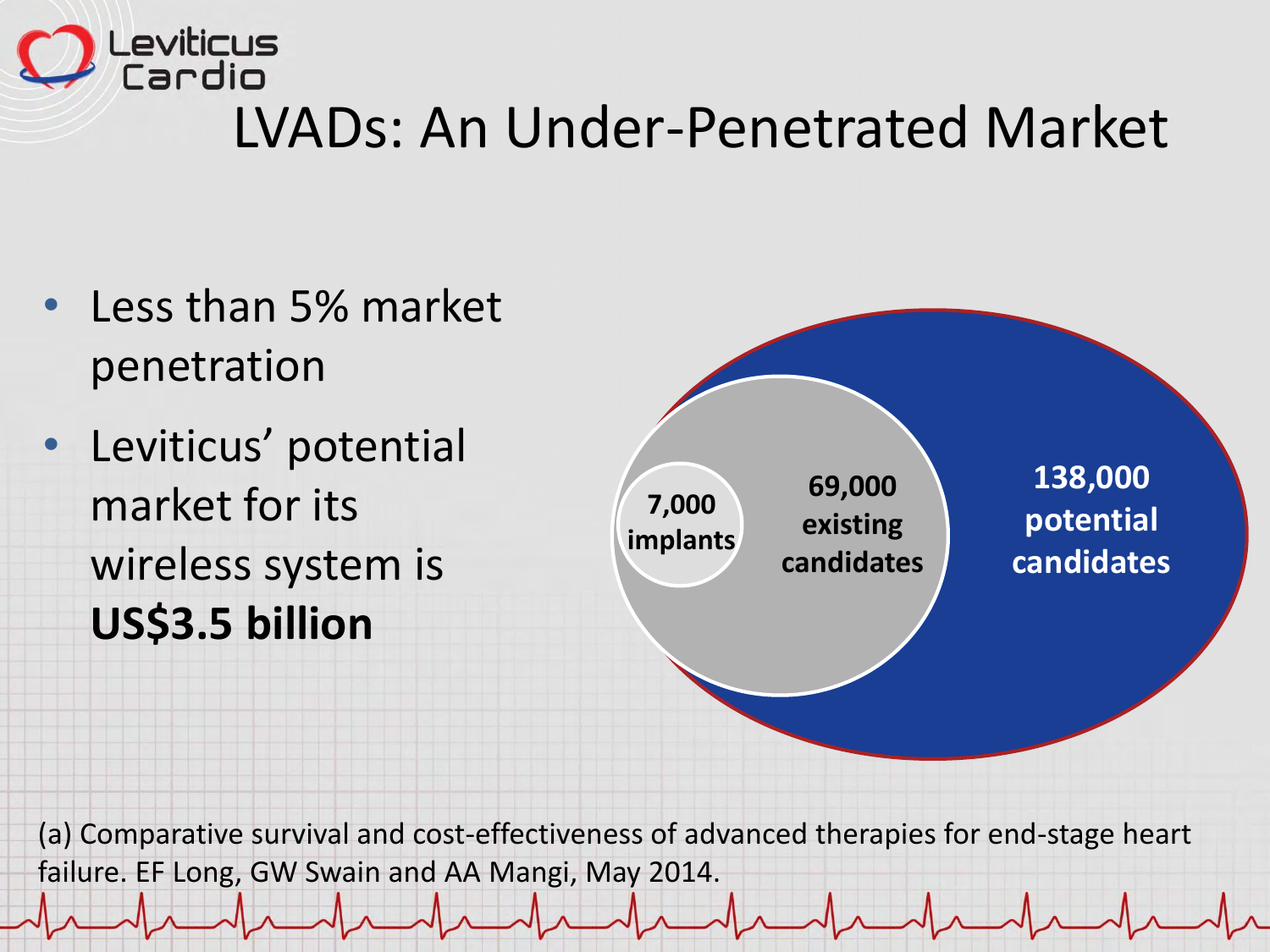

#### Achievements

- Fully operational system
- ISO 13485
- Key opinion leaders on board
- 8 granted patents

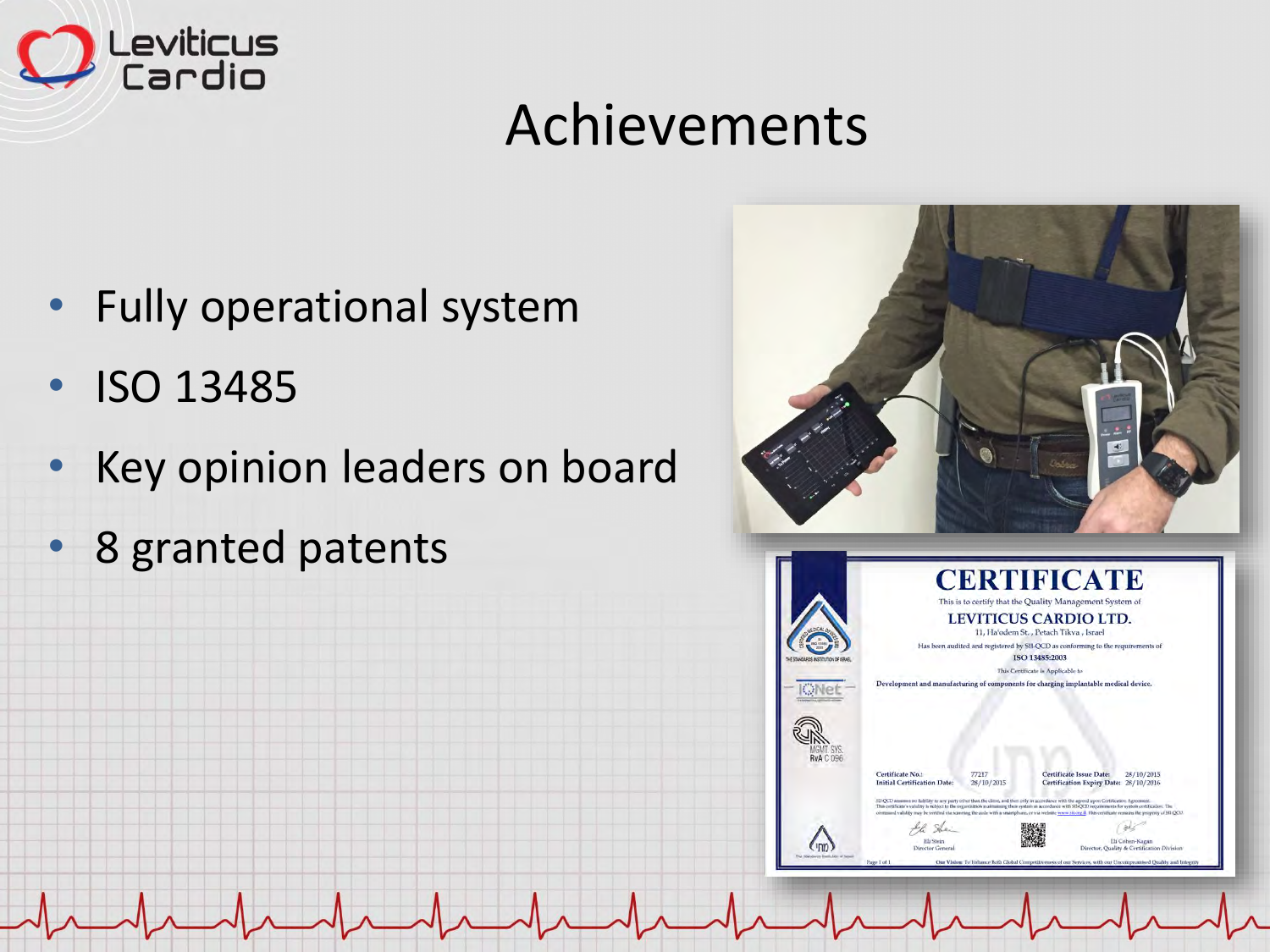

#### A Fully Implanted System

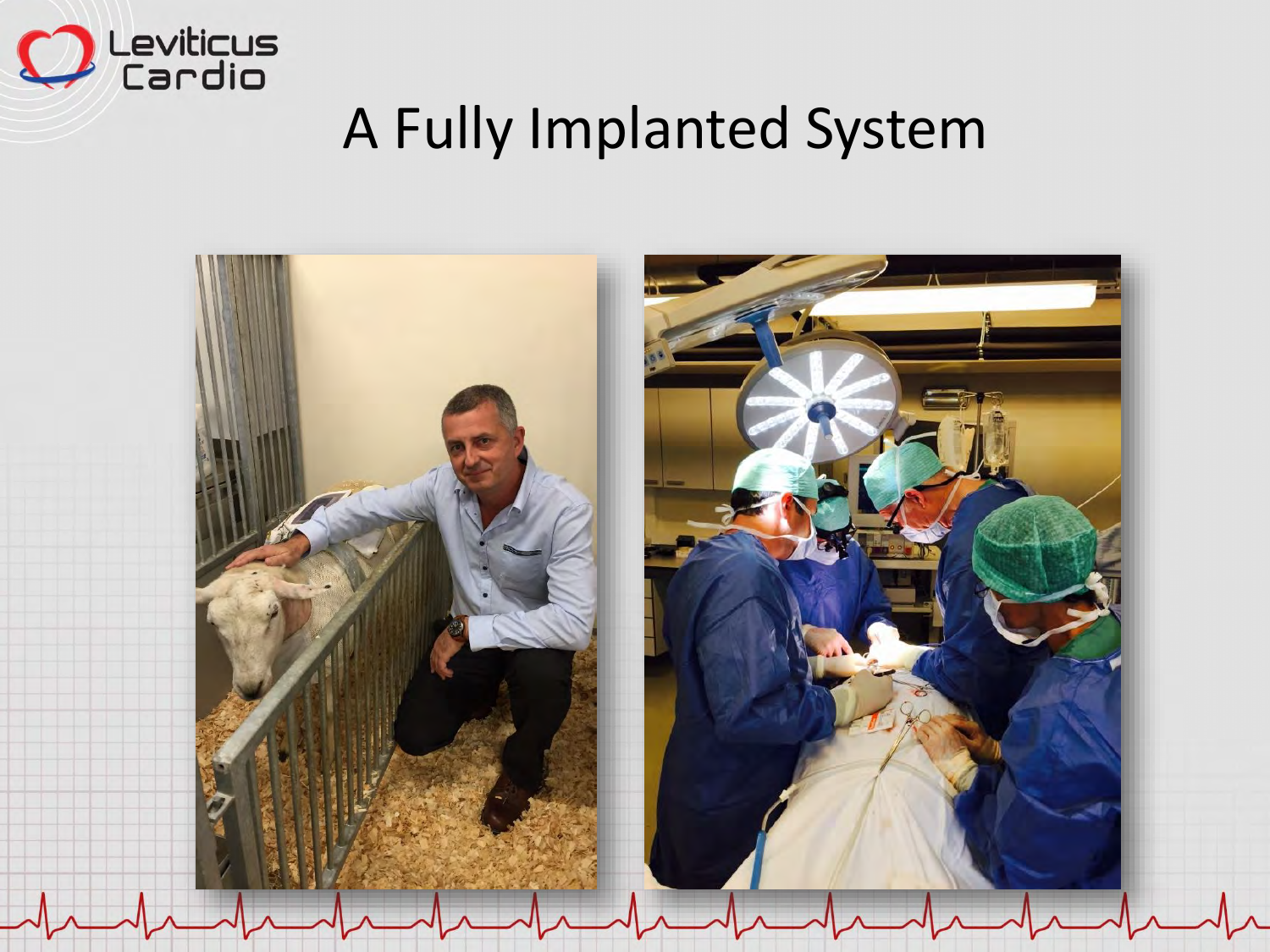

#### Leaders Hold >95% of Market

We are in cooperation with a major player and have integrated our system into LVADs of all major players.

#### **HeartWare<sup>®</sup> EE ST. JUDE MEDICAL**

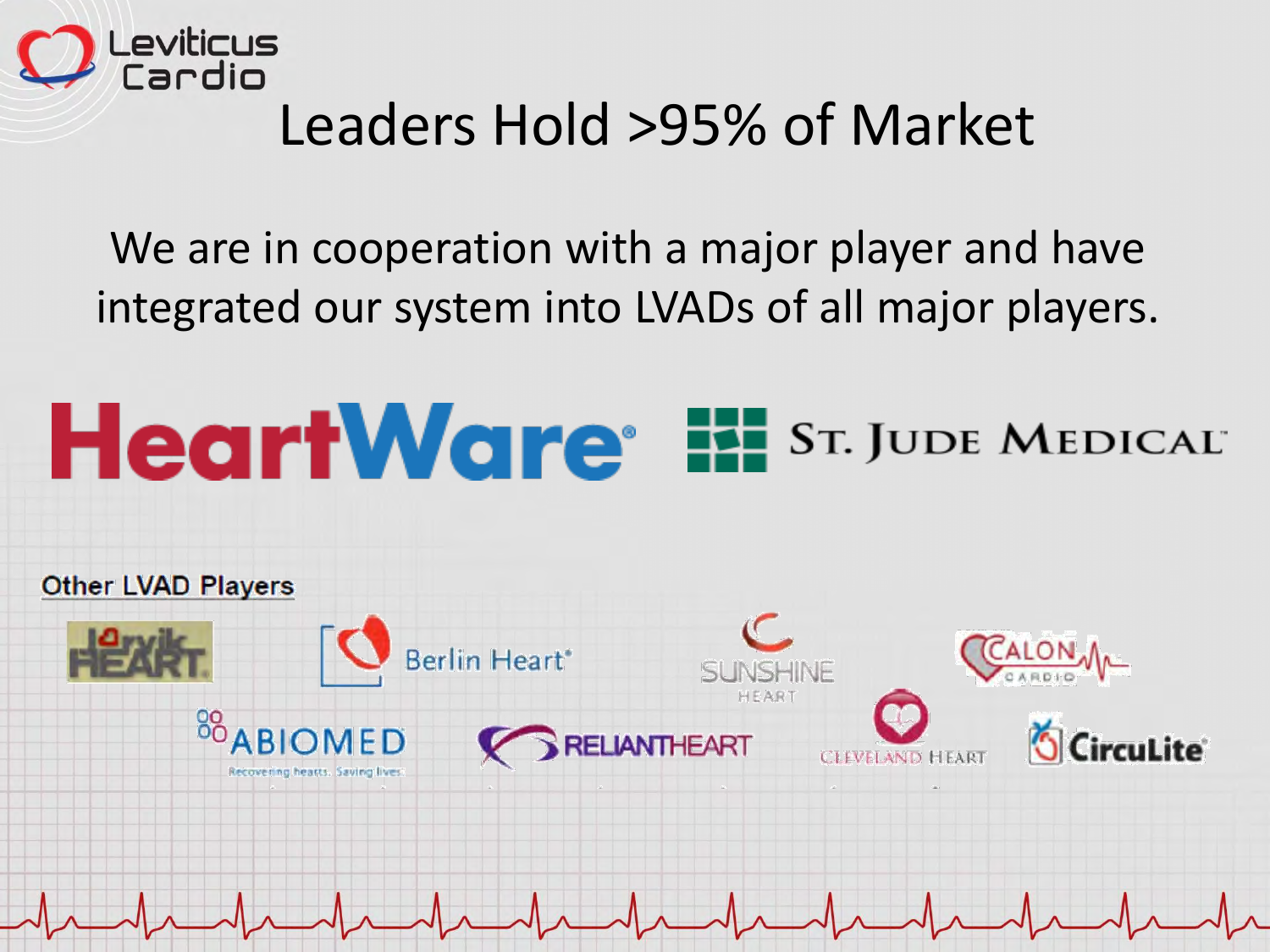

### **Opportunity**

- Game changer: potential to grow LVAD market
- Wireless and robust system
- Integrated with major commercial LVADs